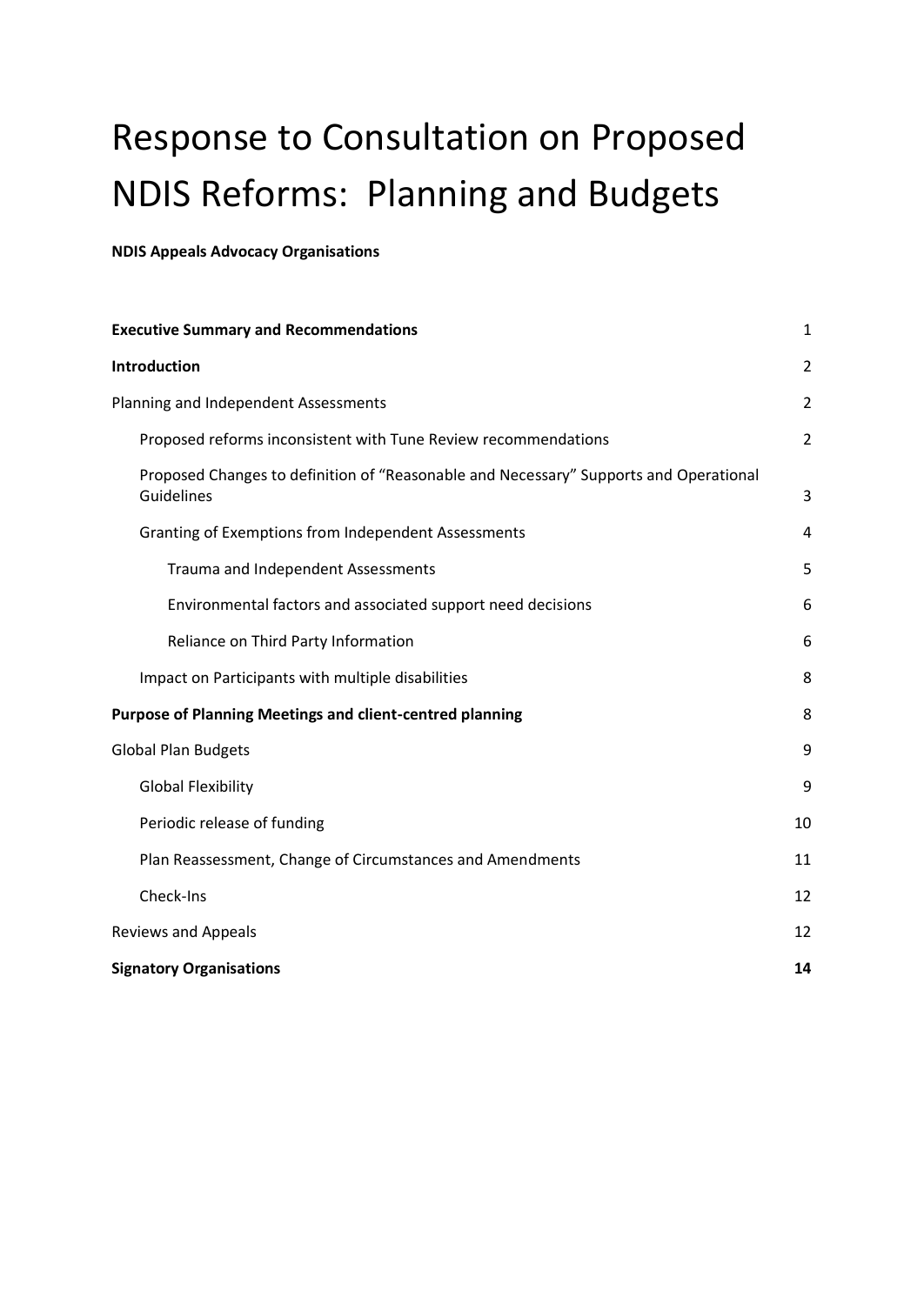## <span id="page-1-0"></span>Executive Summary and Recommendations

We call on the National Disability Insurance Agency to:

- Cease progress towards rollout of the proposed reforms to Planning and Budgets until the Tune Review recommendations are relied upon in context, including extensive consultation with participants and the community
- Make clear the mechanisms by which Independent Assessments will be used to generate a Plan funding figure, including any human intervention in this process to prevent support gaps or other dangerous outcomes
- Make clear the mechanisms by which environmental factors and other holistic considerations for the support needs of people with disability will be understood, recorded, and affect funding, and how a change in these factors during the life of a Plan will impact funding
- Ensure that the individualised goals and aspirations of people with disability remain a paramount consideration in the Planning process, and are considered, discussed and agreed between the person with disability and the delegate *before* a Plan budget is created
- Ensure significantly increased, ongoing, high-quality implementation supports are made available to participants to understand and utilise flexible Plan budgets safely and effectively

The signatory organisations to this document provide advocacy support to a broad spectrum of individuals with disability who are overwhelmingly expressing acute fears regarding the risks to their health, wellbeing and access to reasonable and necessary supports raised by the currently proposed NDIS reforms.

The signatory organisations urge the National Disability Insurance Agency to commit to halting the currently proposed reforms and rebuilding them with an end-to-end codesign process directly involving people with disability, in line with Australia's obligations under the UN Convention on the Rights of People with Disability and the objects and principles of the NDIS Act itself.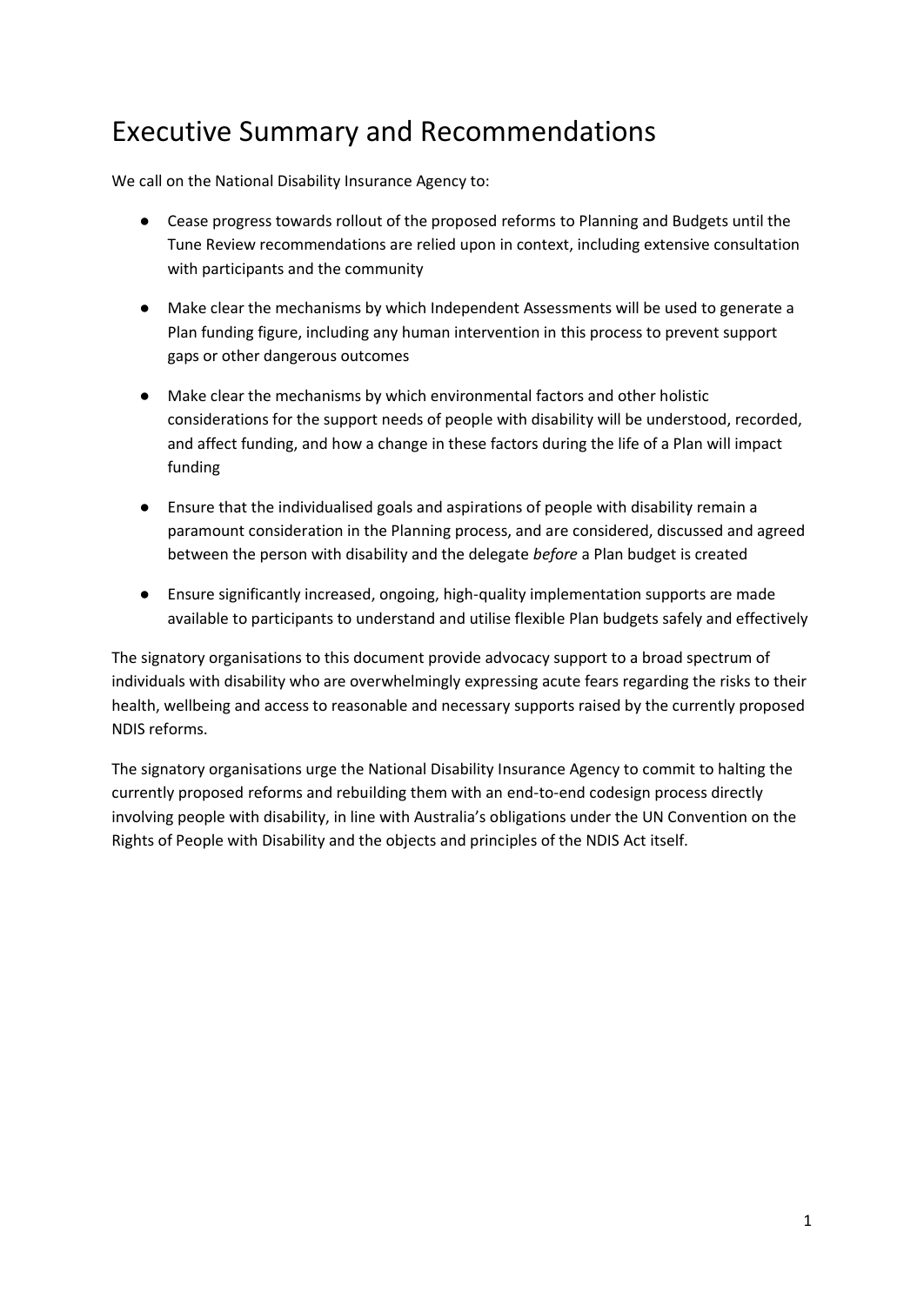## <span id="page-2-0"></span>Introduction

The NDIS Appeals National Advocacy Network ("the Appeals Network") serves as a means for Advocacy organisations funded under the NDIS Appeals program to connect and share information regarding developments in the sector.

This submission was produced as a collaboration between several member organisations of the Appeals Network in response to the proposed reforms of the NDIS announced in November 2020 ("the proposed reforms") but does not constitute an official position of the entire Appeals Network.

Signatory organisations to this document ("the signatories") have contributed based on the experiences of, and feedback from their clients, representing a very diverse range of individuals and perspectives. As such, individual issues discussed in this document may vary significantly between regions and may not represent all the signatories' views.

All the signatories have endorsed the recommendations made herein.

The signatories note that many of the proposed reforms cover matters which are most appropriately responded to by specialist or professional organisations, including but not limited to professional associations for Occupational Therapists and other allied health professionals, Early Childhood specialist organisations, and bodies representing demographics with particular needs such as First Nations or Culturally and Linguistically Diverse (CALD) people with disability. The signatories strongly recommend the NDIA pro-actively engage in direct and detailed consultation with these organisations and bodies on the proposed reforms. The NDIA should be prepared to be flexible on their policy based on the consultations.

This consultation paper was developed in a relatively short timeframe, particularly given the brief consultation window which included the Christmas-New Year period. This document therefore only covers critical concerns. It will be supplemented by more comprehensive submissions from individual organisations via other processes.

## <span id="page-2-1"></span>Planning and Independent Assessments

#### <span id="page-2-2"></span>Proposed reforms inconsistent with Tune Review recommendations

In communications to date, the NDIA has implied or directly stated that the proposed reforms around Eligibility and Independent Assessments are consistent with and supported by the Tune Review recommendations.

Significant differences between the current proposal and the Tune Review's recommendations include (but are not limited to):

● The proposed reforms' lack of codesign principles and proper consultative processes during their development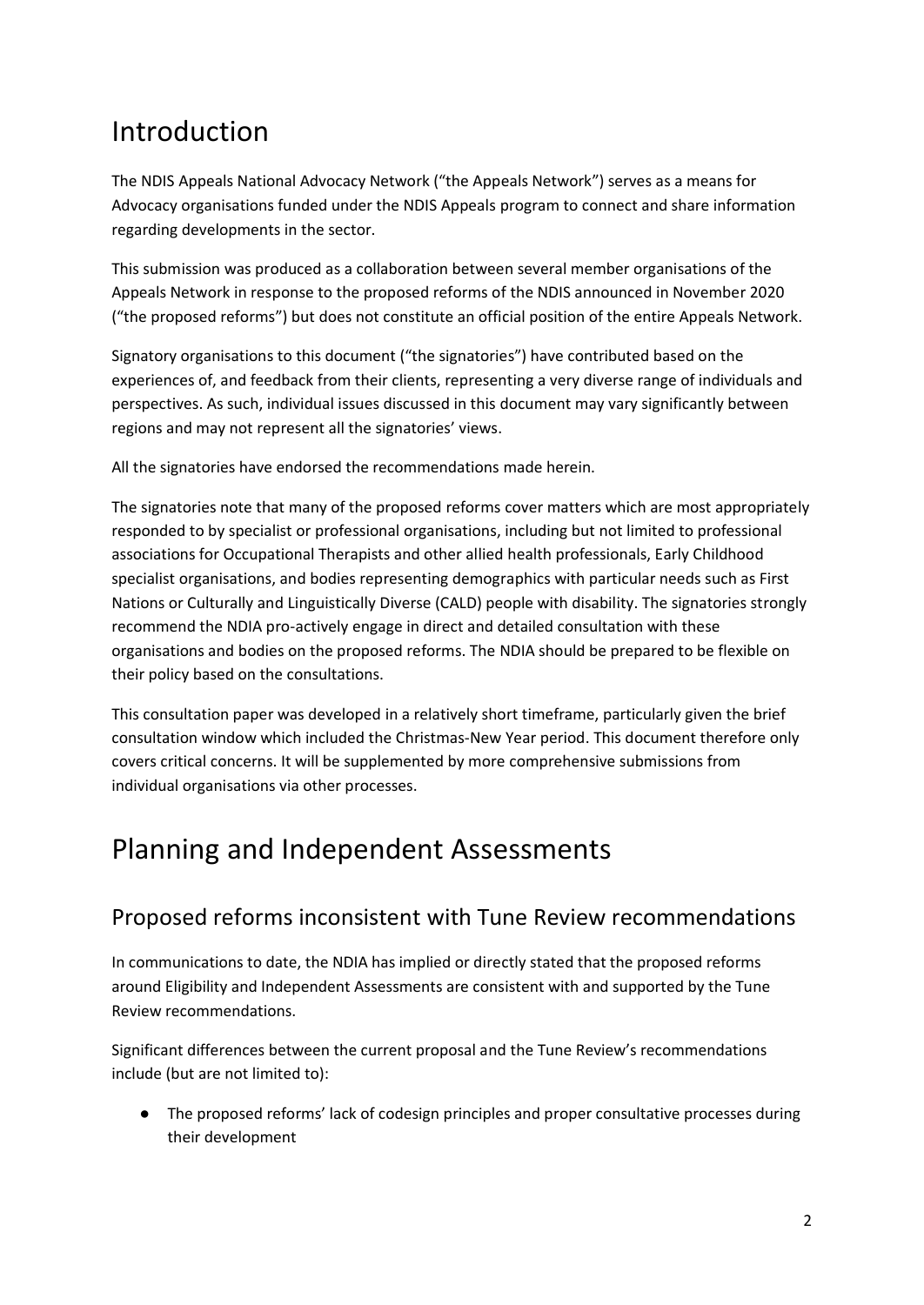- The Tune Review does not recommend any significant changes to the definition of "reasonable and necessary" in the NDIS Act, which would be required to legally support the proposed reforms
- The discretionary nature of Independent Assessment application, including the need for this discretion to be exercised in a manner consistent with the objects and principles of the Act, a human-rights-based approach, and ensuring equity of access
- The key protections recommended including the participant's right to challenge capacity assessment results, and to a second opinion
- Further, the Tune Review makes specific reference to additional assessments not being required where the participant's functional capacity is stable

The signatories have extensive issues with the methodology that the NDIA is proposing for the Independent Assessments themselves, which are set out in our separate submission on that topic.

### <span id="page-3-0"></span>Proposed Changes to definition of "Reasonable and Necessary" Supports and Operational Guidelines

The signatories note at the outset that we are making comments in a vacuum: the NDIA has indicated that the legislation will be changed, but the new form of the legislation has not been seen. The NDIA have also indicated that "reasonable and necessary" will be redefined in the NDIS Act, but proposals of any updated definitions have also not been seen. This does not represent a genuine consultation.

A significant number of cases at the Administrative Appeals Tribunal have given shape to the current Reasonable and Necessary test currently included in section 34 of the Act. We are beginning to reach a clearer level of understanding about the current operation of the Scheme, which could be dismissed in the event of changes to this section. Notably the cases of *McGarrigle<sup>1</sup>* and *WRMF<sup>2</sup>* at the Federal Court, as well as some 42 published decisions at the Administrative Appeals Tribunal (at time of writing) have offered useful case studies of how the legislation applies to participants.

*WRMF* serves as a useful example of the way in which a person's rights and requirements can be articulated through the current wording of section 34. The matter demonstrates a participant is able to identify a particular support they require as a starting point. It does not need to be previously approved, considered or encountered by the Agency but only that it be beneficial to their goals and participation, effective and beneficial and the other requirements in the act. Costs are calculated as an endpoint - not as the primary consideration over whether a person's rights and needs should be met.

Potential changes to the operation of this section threaten to replace the rights-based assessment that allows people to articulate and discuss their particular needs with a flat and more basic assessment of 'what is typical for your level of disability.' While the proposed reforms state that

<sup>1</sup> **[2017] FCAFC 132** 

<sup>2</sup> **[2020] FCAFC 79**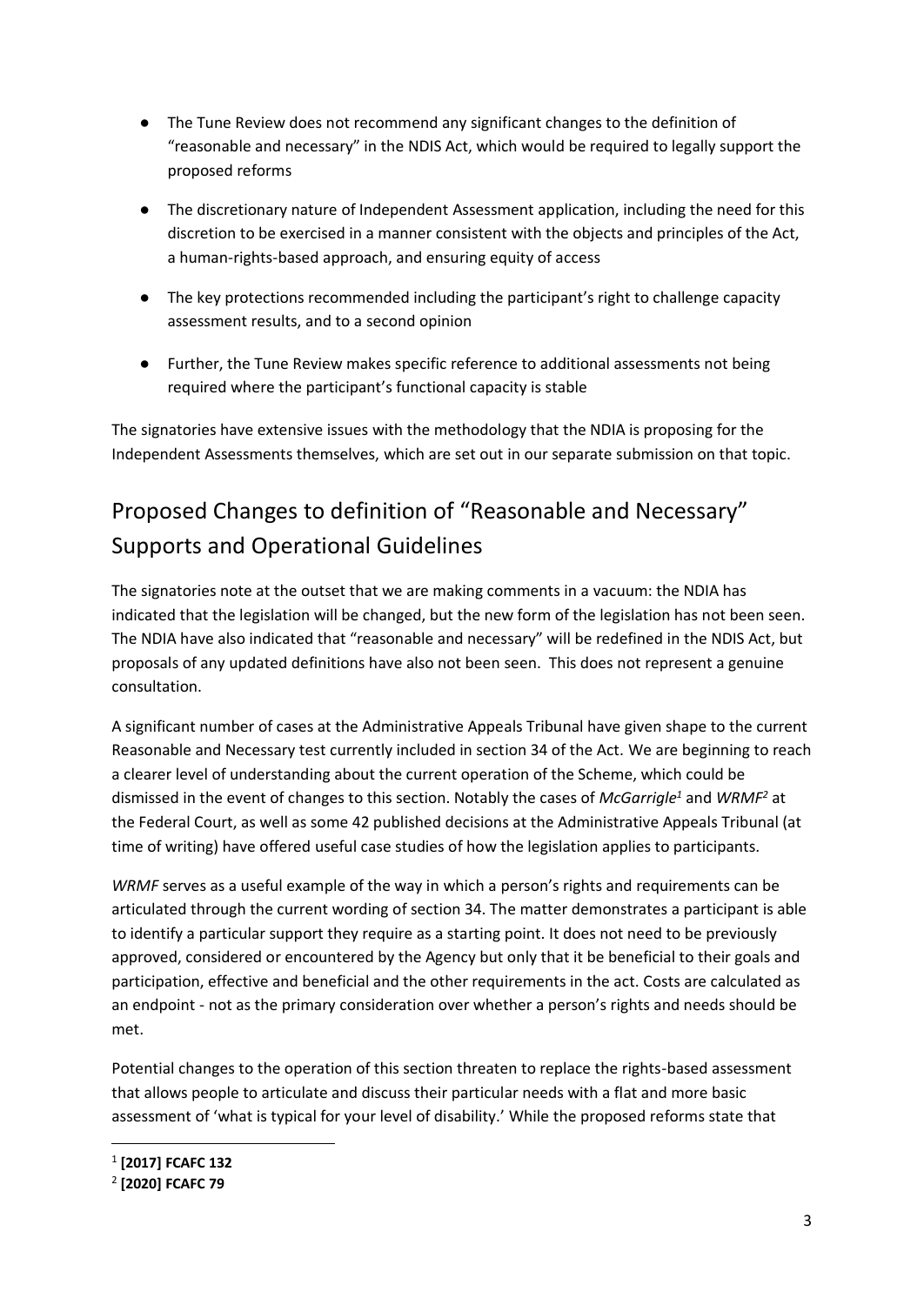calculated Plan budgets will not function as typical support packages, it has not been made clear how this is the case.

One of the great strengths of the NDIS in fulfilling our nation's obligations to People with Disability has been its personalised and adapted approach, and this approach should not be done away with because its effective implementation requires ongoing effort.

It is worth noting at this point that many cases regarding reasonable and necessary supports at the Tribunal and in Federal Court have been decided in a manner contrary to the arguments made by the NDIA. Leaving those decisions in the hands of the agency and associated assessors, without specific and support-specific appeal rights, consolidates power with decision makers that have been previously deemed to be acting contrary to the underlying legislation. Notably, in *WRMF,* the Agency was rebuked for their approach and 'hyperviligance' in the matter,<sup>3</sup> and that:

*"The inquiry required of the decision*‑*maker [in deciding whether a support is reasonable and necessary] is therefore a targeted one, but it is not necessarily a complex one. The criteria are straightforward and pragmatic. The decision*‑*maker's approach is also entitled to be of the same kind."<sup>4</sup>*

As with any new scheme, there has been inconsistency as boundaries and edge-cases are explored and argued. Hitting the reset button on this developing area of law (and replacing it with a system, discussed below, which is much less considerate of people's individual needs) risks throwing away the significant progress which has been made. The Agency's assertion that the current legislative scheme leads to inconsistent outcomes is not evidenced. The signatories have observed that inconsistent outcomes are often a result of the Agency's failure to hold policy positions that reflect their underlying legislation; for example, the Agency's public and persistent refusal to fund the full value of Participants' disability-related transport costs despite multiple AAT findings against this.

The Tune Review, NDIS Act Review 2015 and reports from the Joint Standing Committee have all shared concerns about the inconsistent implementation of section 34 by the NDIA. None of these recommendations have suggested re-defining the legislation to the extent that the existing case law may become irrelevant.

Outside of considerations of legislative good practice, many people with disability have expressed dismay at the prospect of changing the definitions of reasonable and necessary at this time, making statements to the effect of "we're finally just learning how to use it the way it's set up, and now we're going to have to start over and learn a whole new system."

#### <span id="page-4-0"></span>Granting of Exemptions from Independent Assessments

As noted above, the Tune Review recommended independent assessments to be discretionary. The NDIA's proposed process would make such assessments mandatory. The NDIA then proposes a process by which certain individuals can seek an exemption.

 $3$  [183]-[184]

<sup>4</sup> [202]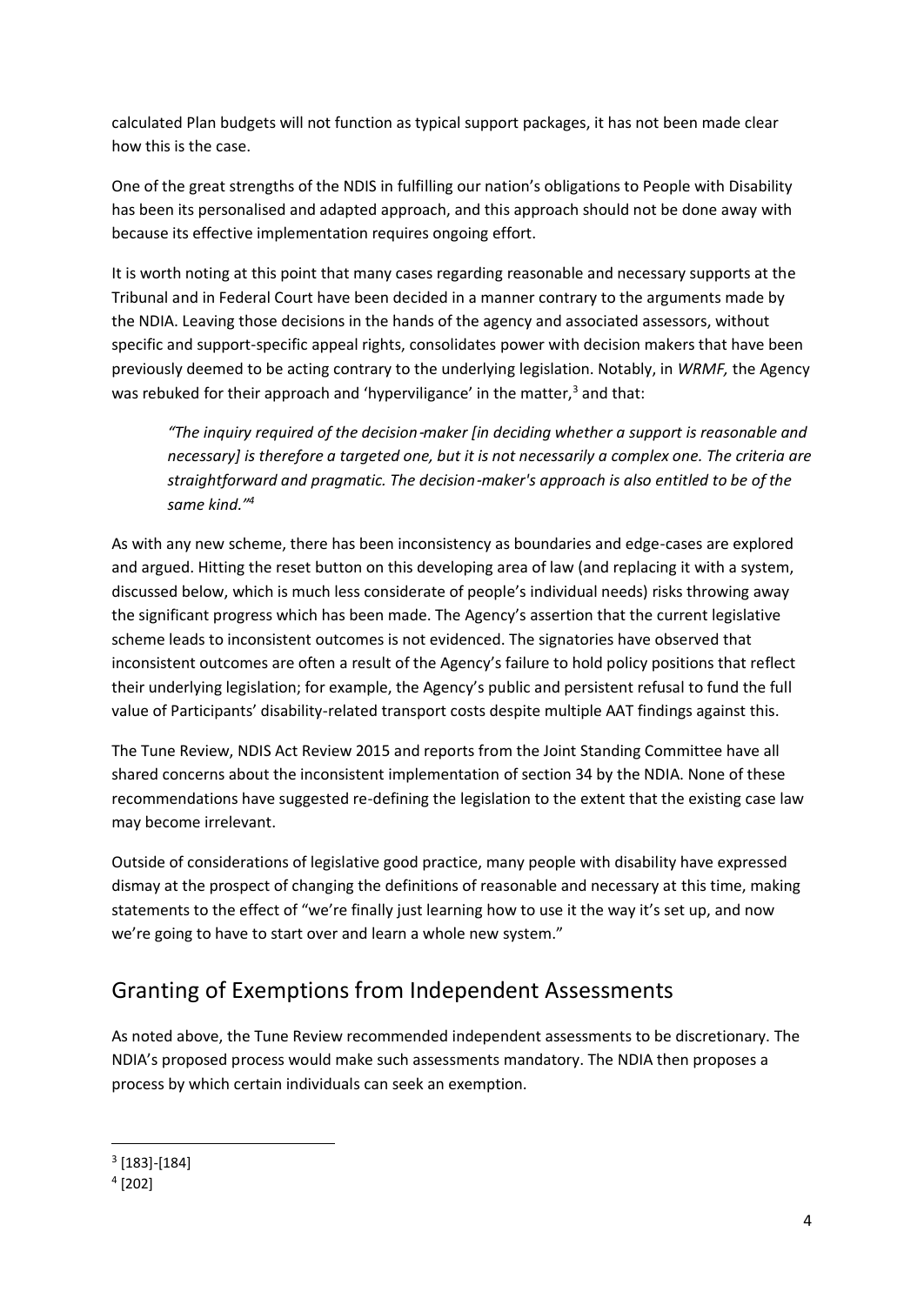A discretionary assessment serves as a potential mechanism for individuals who cannot afford evidence of functional impairment to be assisted to access the scheme, it assists the disadvantaged and seeks to address issues of inequity.

A mandatory process, under which those who are at risk from the process or for whom there are no informal supports to assist them can *request* an exemption. This requires those at most risk, with the fewest supports, and least capacity to do so, to undergo this level of interaction with the NDIA.

Even where people with disability are able to request the exemption, it can be refused, and the refusal is not a reviewable decision. This process does not improve equity for either Access or Planning; rather it imposes the greatest burden on those individuals least able to cope with it.

It is evident from the Tune Review and the Joint Standing Committee reports into the NDIS that many participants already experience very high levels of stress, uncertainty and inconsistent decision making when interacting with the NDIA. There are a variety of potential alternative discretionary processes for Independent Assessments that should be explored first as part of a codesign process with people with disability and disability representative organisations instead of resorting to a mandatory/exemption model.

#### <span id="page-5-0"></span>Trauma and Independent Assessments

Many people with disability report feeling deeply traumatised by their dealings with the NDIA. The signatories have supported a significant number of clients who refuse any further involvement with the NDIA, even where this has been to their detriment, due to unwillingness to expose themselves to further risk of harm. Many people with disability report having had their funded supports significantly reduced, resulting in significant adverse outcomes for them, and have had to fight for months- or years, if they have to go to external appeal- to have necessary supports restored.

People with disability report that the NDIA have not always communicated in the way they have stated that they will. Despite written assurances from the CEO Martin Hoffman that no participant would have their access threatened without a conversation, a number of the signatories continue to receive contact from NDIS Participants who report that they had received a letter dated two weeks prior stating that they would be exited from the scheme if they did not provide additional evidence of their eligibility, and that their supports would be immediately revoked if the evidence was not provided within 28 days. The specific evidence required was not stipulated, and many people with disability received these letters while under COVID-19 lockdown or restrictions. People with disability reported calling the National Contact Centre, who stated that a member of the National Access Team would call the participant back. A significant majority of the people with disability concerned reported that they did not receive callbacks.

These types of experiences have led many people with disability to feel extremely distressed and anxious about requests made by the NDIA. For many people with disability, any request for them to undertake an Independent Assessment is likely to cause a harmful degree of anxiety and distress. It is the signatories' view that the NDIS has a duty of care to avoid further trauma or harm to these individuals.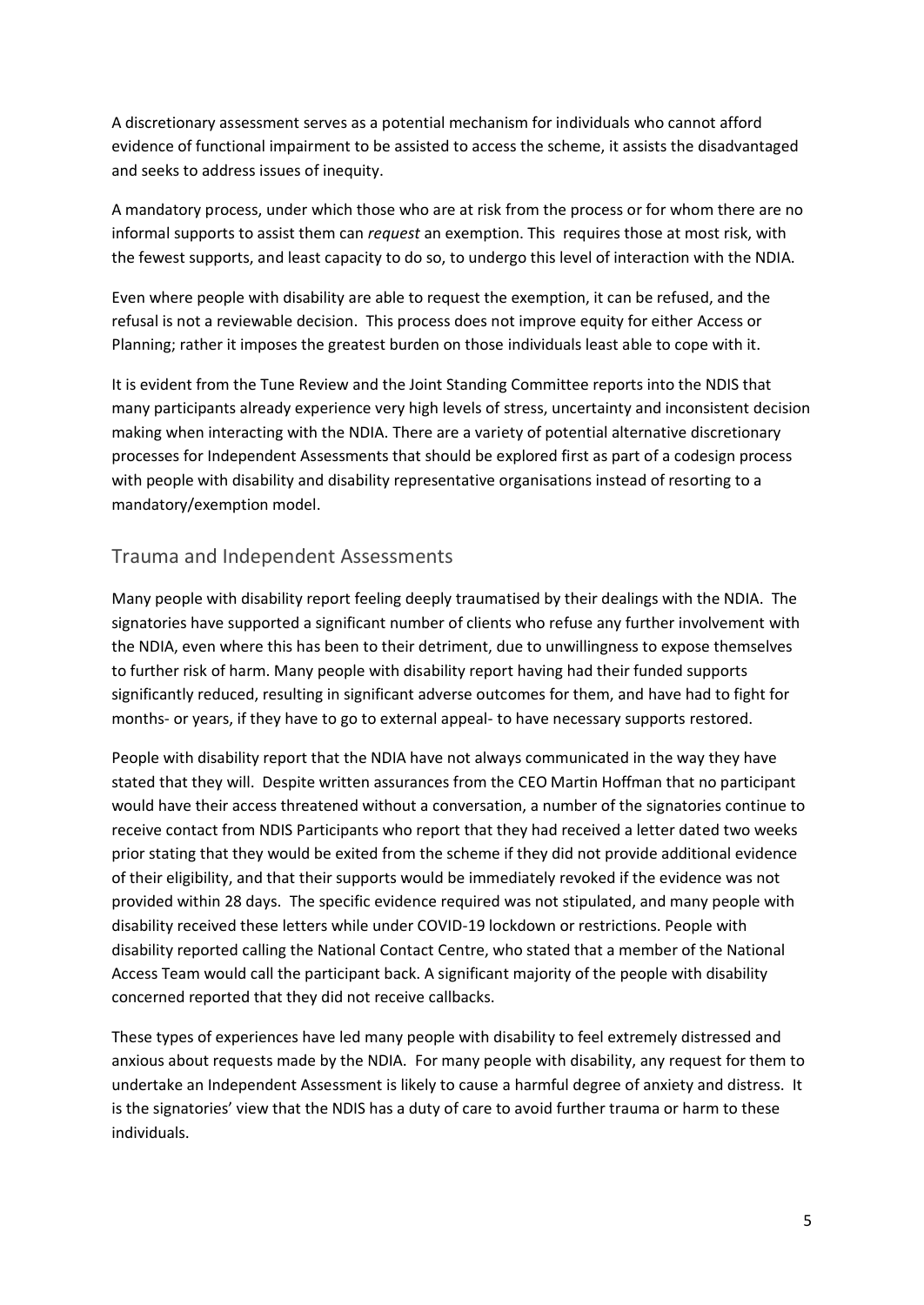A discretionary power to seek Independent Assessments, where they will benefit the prospective Participant and support consistent decision making, would be sufficient to improve outcomes. Based on the observed experiences of the signatories in supporting clients, a mandatory process will cause significant harm to many people with disability and will not significantly improve decision making consistency.

#### <span id="page-6-0"></span>Environmental factors and associated support need decisions

The assessments identified in the proposed reforms do not, in themselves, result in a recommendation for funding or supports; they provide an indicator of functional impairment. The mechanism by which the Independent Assessment is used to inform or calculate a proposed level of support need and funding has not been disclosed to date, and has not been subject to any clear consultative process.

It is not clear how environmental factors captured during the Independent Assessment will impact access or funding decisions, to what extent this data will be captured, or how sensitive this capture will be to the multiple and complex environmental factors which some cohorts can experience.

If the assessment identifies informal supports as being available, it is not clear how differing levels (and appropriateness) of existing support will translate into the assessment's findings and subsequent funding levels. For example, two people may both have live-in carers, but in one case there may be a reciprocal care arrangement as the carer themselves also has a disability, or one carer may be a sibling or extended family member who is not the most appropriate person to provide the intimate care support the person needs. Given the potential for significant decision making on the basis of such data, the process by which assessment data will be translated into Access decisions or plan funding must be made transparent. Further, the accuracy of such a process must be monitored carefully to ensure that inaccurate modelling does not cause significant cohorts of NDIS participants to suddenly lose access to supports and be forced into complaints and appeals processes.

Concerns have also been raised regarding safety mechanisms to address human error such as data input errors, or the failure to attach or consider supporting evidence, which are regularly seen by people with disability under the current process. Given the likelihood that an adverse finding from an Independent Assessment may lead to reduced funding or a participant being exited from the NDIS, many people with disability fear they may suddenly lose access to necessary supports unless further safeguards and quality checks are implemented.

#### <span id="page-6-1"></span>Reliance on Third Party Information

We refer to section 3.5.12 of the *Consultation paper: Access and Eligibility Policy with independent assessments* which states:

*"Several of the assessment tools can be completed by either the applicant and/or a person who knows them well. One assessment tool (the Vineland) is not self-reported and requires another person to attend to talk with the assessor and provide information. Choosing who else attends the*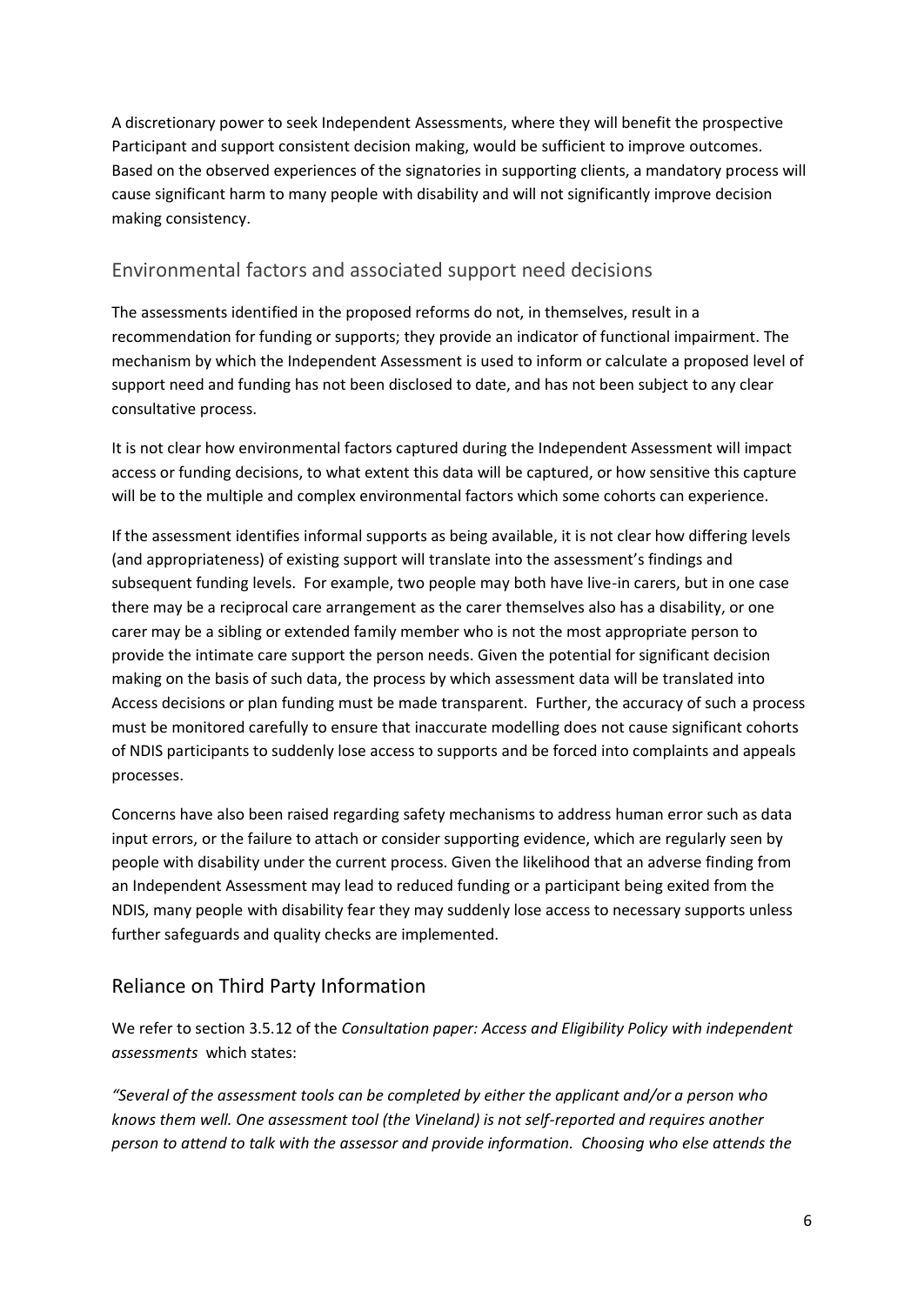independent assessment is up to the applicant. Where no support person is nominated, we will *initiate a process to help identify an appropriate person or persons if requested by the applicant."*

We understand that the current Independent Assessment trial, which is opt-in, does not allow individuals without a support person to elect to be part of the trial.

This presents problems in the following ways:

- Section 4(8) of the *National Disability Insurance Scheme Act 2013* (Cth) states that "People with disability have the same right as other members of Australian society to be able to determine their own best interests, including the right to exercise choice and control, and to engage as equal partners in decisions that will affect their lives, to the full extent of their capacity." Requiring others to speak for the participant will present a breach of this principle in many cases.
- Section 4(10) of the National Disability Insurance Scheme Act 2013 (Cth) states that "People with disability should have their privacy and dignity respected." A requirement that others attend this assessment and speak on behalf of the participant will present a breach of this principle in many cases.
- The responses to the Independent Assessment pilot were overwhelmingly from carers rather than from participants, meaning the most critical voices in any consultation were not captured

In work with clients accessing or attempting to access the NDIS to date, the signatories have already observed the risks associated with reliance on third parties to speak on behalf of participants, including:

- Carers or family members with vested or conflicting interests giving inaccurate information to the NDIS planning meeting. For example, in one instance, the step-sibling of the participant who had no legal authority to speak on their behalf, was present and the participant was absent. The step-sibling stated that the participant wished to move from the family home, which the planner accepted as their goal. When the participant later engaged with advocacy, they reported they had no such goal, but rather the step-sibling had wanted to remove the participant from the home in order to sell the property. This example represented multiple breaches of the client's rights under the CRPD.
- Family members who do not support increasing the independence of the participant understating their support need, so as to reduce their access to external supports.
- Family members who do not have capacity to provide the necessary information, for example due to advanced age or disability, giving inaccurate representations as to the participant and their life.
- Service providers with vested or conflicting interests misrepresenting capacity so as to avoid the involvement of other independent parties, such as support co-ordination who might easily identify significant issues with the arrangements in place, or to financially exploit the client's NDIS Plan.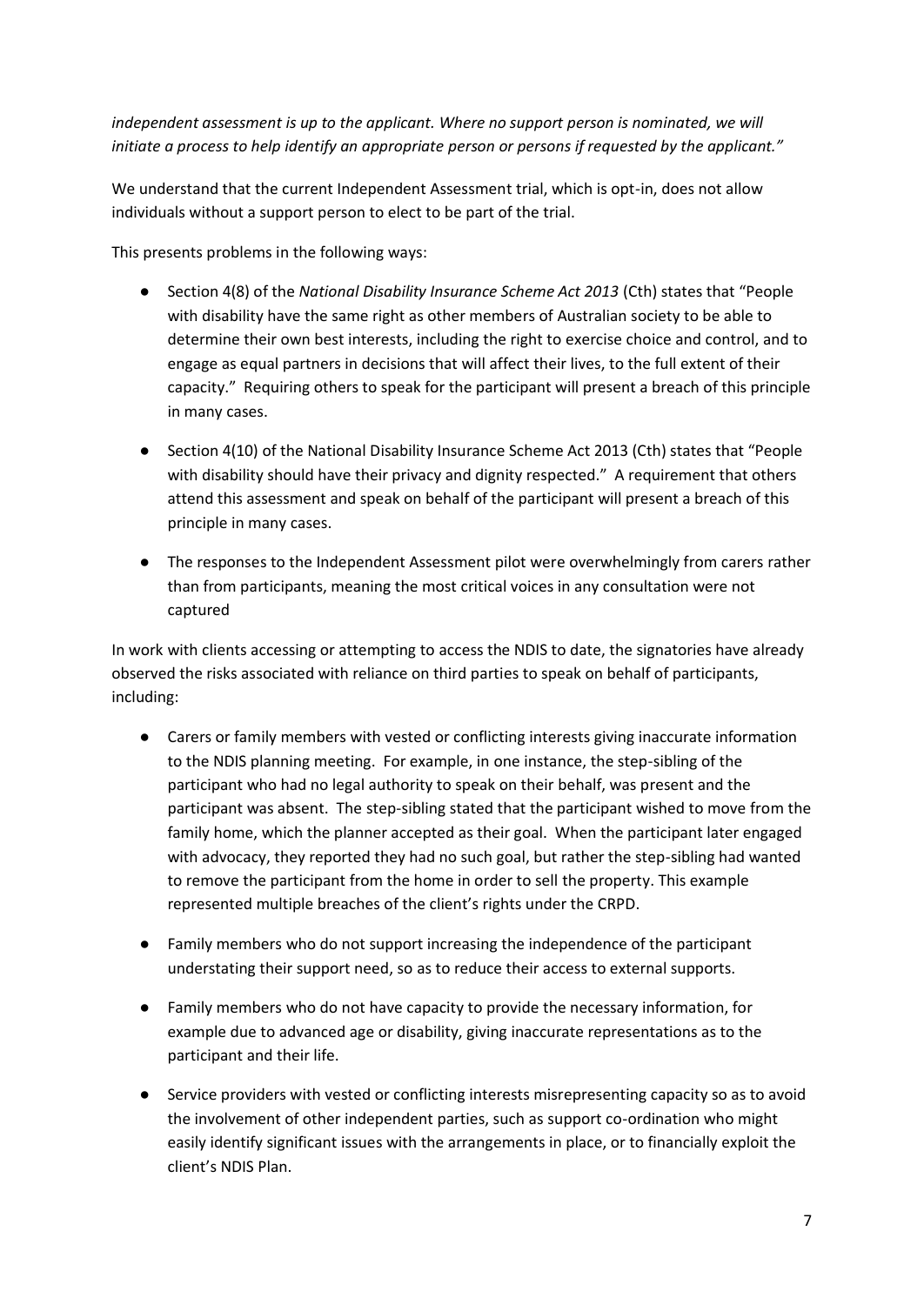#### <span id="page-8-0"></span>Impact on Participants with multiple disabilities

We refer to the relevant section of the Tune Review:

*"4.48 In circumstances where a prospective participant or participant has multiple disabilities, the NDIA has advised the disability causing the greatest impact on functioning will be listed as the primary disability. Where it is unclear which disability results in greater functional impact, further advice is sought from the treating health professional (where consent is provided) or from the participant to determine which should be listed first. The NDIA has also confirmed that holistic assessments of the impact of the person's functional impairment drives all planning decisions, and the setting of a plan budget occurs independently of how disability type is recorded."*

The signatories have observed recent trends wherein the NDIA indicate that they will fund supports only where they can be evidenced as relating to a specific disability as opposed to the person with disability's holistic circumstances, forcing many people with disability, especially those with complex support needs, to go to review and appeal to receive funding for supports which are clearly necessary when taking a "common sense" view of the person's circumstances.

The proposed process for Independent Assessments indicates that different forms of assessment will be required for different disability types. Where individuals present with multiple disabilities, especially where those disabilities have complex interactions, people with disability report concerns that the Independent Assessment process will not be able to capture their whole-of-life support needs. Greater transparency around the means by which Independent Assessments are used to generate a Plan budget is required to address these concerns.

## <span id="page-8-1"></span>Purpose of Planning Meetings and client-centred planning

Clients of the signatories have expressed extreme concern that under the proposed reforms, the individualised goals and aspirations of people with disability appear to be a secondary consideration in the formulation of the Plan, rather than the foundation. The foundational role of individuals' goals and aspirations is the NDIA's most powerful tool to give effect to Australia's responsibilities toward people with disability under the CRPD, the National Disability Strategy, and the National Standards for Disability Services.

We refer to section 3.4 "Planning" in the Consultation Paper:

*"The personalised budget, informed by the independent assessment, will mean that planning will no longer need to focus on the negotiation and agreement of each individual support. Planning will focus on how a participant can best use community and mainstream supports, combined with their NDIS funding to pursue their goals and aspirations and meet their disability-related support needs."* 

Placing the discussion around an individual's goals and aspirations after the generation of their Plan budget is not consistent with principles of client-centred service, and will necessarily lead to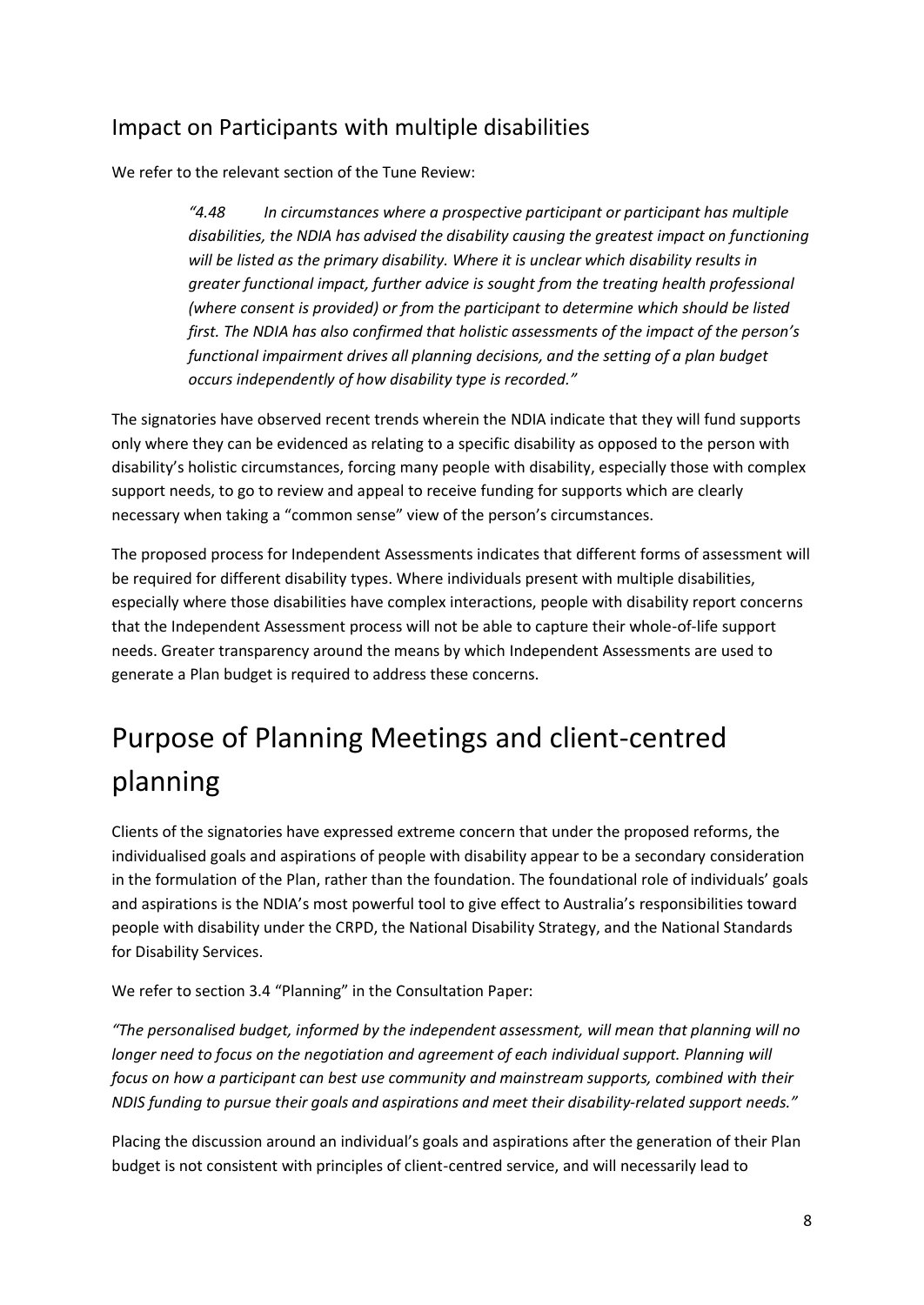situations where the goals and aspirations of people with disability will be shaped by the budget made available to them, rather than the other way around. The use of global budgets that exist independent of the person's goals leaves little room for people with disability or their advocates to argue for additional funds where circumstances may warrant them.

According to section 3.3 of the Consultation Paper,

*"A change to the draft budget will only be made in specific circumstances, including where:*

- *a participant has extensive and/or complex support needs (for example where a participant has substantial behavioural support needs, a plan is expected to be of extreme high value, or a participant requires increased temporary support in response to an emergency)*
- *there are additional high-cost supports required that are not accounted for in the independent assessment. These supports include Specialist Disability Accommodation, highcost or complex assistive technology and home modifications."*

This model leaves no clear mechanism for identifying or addressing the needs of individuals at risk of service failure, loss of informal support, justice or child safety system involvement, or other risk factors.

## <span id="page-9-0"></span>Global Plan Budgets

#### <span id="page-9-1"></span>Global Flexibility

Many people with disability already struggle to understand Plan flexibility: Historically, people with disability have generally asked for more guidance on how the supports in their Plan were intended to be used (e.g. a particular budget having been calculated on the basis of 20 hours of therapy assistance, 15 hours of OT, etc). Based on the experiences of clients of the signatories, issues with Plan budgets being "too prescriptive" have generally arisen out of providers' unwillingness to use a Plan flexibly when a person with disability needs to make adjustments to the originally intended use. While the signatories recognise that greater flexibility between core and capacity building funding may be warranted based on the recommendations of the Tune Review, this should only be implemented with significantly increased support for individuals to understand, implement, and adjust their flexible funding allocations over time. Such implementation should employ a co-design approach directly involving people with disability.

We refer to the relevant section of the Tune Review which states:

*"7.14. The NDIA's work to reform how plan budgets are constructed is welcomed to the extent the participant knows which supports are intended to be funded and the outcomes those supports are intended to achieve. However, consultation feedback suggests many participants already do not know what supports have been funded in their plan or how they can use their funding. Therefore, any move to collapse budget categories, while giving participants more flexibility in implementing their plan, may still create confusion for*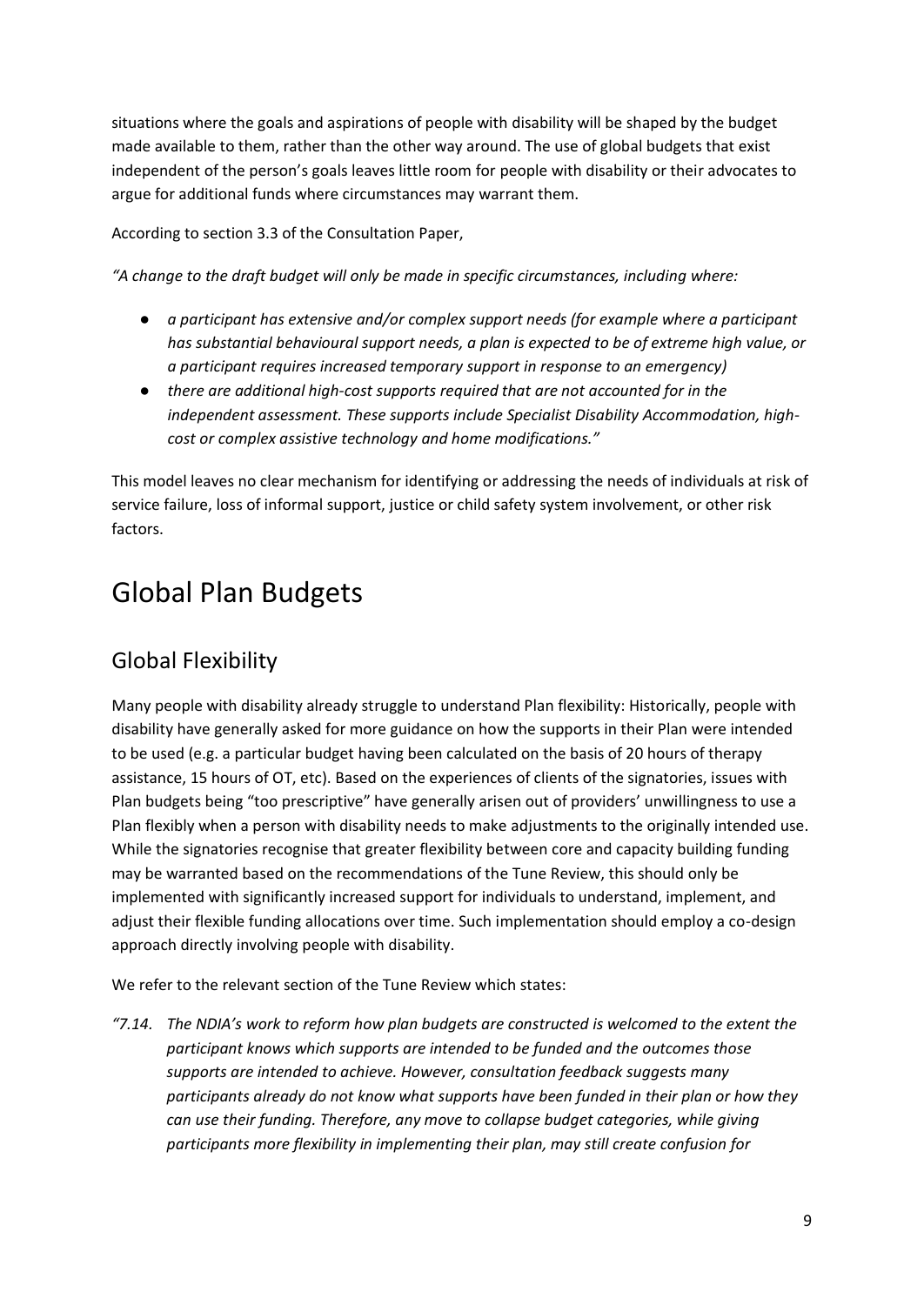*participants. It may also weaken the NDIA's ability to ensure the funds are spent on the specific purpose they were provided for."*

People with disability frequently report that, under current NDIS processes, they do not receive adequate support to understand and implement their Plan. Even in regions where Plan handover discussions have theoretically been rolled out, and regular LAC check-ins are outlined in policy, clients of the signatories report that in reality these implementation supports frequently do not occur at all.

For proposed reforms towards greater flexibility in Plan budgets to avoid causing harm and increasing confusion, the availability and quality of support for Plan implementation from Plan delegates, Support Coordinators, Local Area Coordinators and other sources must be vastly increased.

We refer to section 3.2 of the Consultation Paper, "Personalised budgets", which states:

*"The funding provided in a personalised budget will be informed by the participant's individual circumstances, such as their age and where they live, and their functional capacity, including any relevant environmental factors, such as available informal supports. The outcomes of the participant's independent assessment will inform their personalised budget.*

*This means that in the future, a participant's plan will no longer be based on individual decisions about each and every support based on the current reasonable and necessary criteria of Section 34 of the NDIS Act."*

The use of an overall budget not calculated based on individual supports does not provide the participant with sufficient information to determine whether their Plan budget will be able to meet their reasonable and necessary support needs. An overwhelming majority of NDIS Participants will lack the capacity to undertake complex budgeting calculations to determine whether a flexible global budget is sufficient to provide the supports they personally determine to be reasonable and necessary, making it extremely difficult to effectively appeal NDIS budget decisions. In order to prove that a total Plan budget is insufficient, participants will be required to provide evidence to establish a comprehensive list of their specific needs across every category of funding.

#### <span id="page-10-0"></span>Periodic release of funding

We refer to section 3.6.1 of the Consultation Paper:

#### *"3.6.1 Release of funds*

*While plans will be up to 5 years long, funds will be allocated into the plan for participants to purchase supports on a scheduled basis. Funds will be released in monthly or quarterly intervals. This is a decision a delegate makes during or after the planning meeting and once options have been discussed with the participant. "*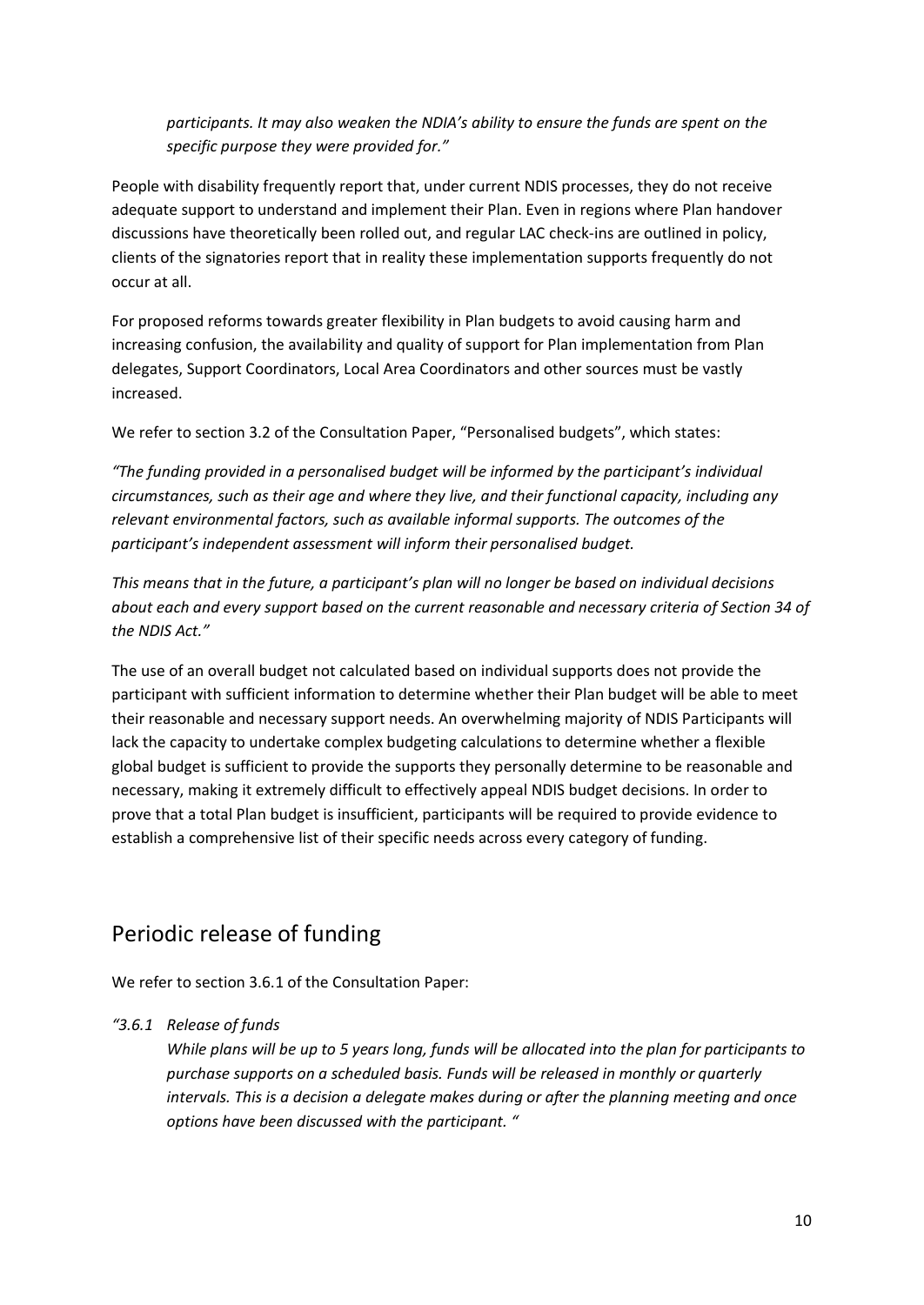Pro-rata release of funding relies on the Plan package itself being an appropriate size, and on a participant's support needs remaining relatively stable across the lifetime of the Plan. However, many people with disability report that their support needs vary significantly across the lifetime of even a one- or two-year Plan due to circumstantial factors (anticipated or unanticipated, such as during school holidays, or where a primary carer may be hospitalised for a period), raising concerns around how additional funds may be utilised during periods of increased need.

Where a localised period of increased need occurs early in the life of a Plan, the person with disability may be subjected to stressful bureaucratic processes to seek access to increased funding at a time when their capacity to participate in such processes is definitionally decreased. Conversely, where a period of increased need may happen later in the life of a Plan, people with disability have expressed concerns that a capped periodic roll-over of unspent Plan funds will not allow them to "save up" Plan funds as they currently do to account for these circumstances, instead resulting in the person running out of funding at a critical time.

To date, where a Plan has been produced that does not contain adequate funding that must be appealed, many clients of the signatories report electing to "overspend" and pay for supports at the required rate in order to maintain safety and functional capacity while they appeal the Plan. This has most commonly been observed where individuals have very high intensity support needs, such as 24/7 care. Under a pro-rata release model, this option will not be available: the decision to release additional funding will rely on the same evidence that produced the original inadequate Plan, and therefore will most likely result in the rejection of requests for release of additional funding.

People with disability report that pro-rated release of Plan funding with capped funding rollover between periods reinforces the "use it or lose it" mindset, which undermines appropriate and costeffective utilisation of funded supports.

The mechanisms by which an NDIS Participant may apply for an additional release of funding to account for a change of circumstances are not clear, and the criteria for decision making in this regard have not been articulated. If periodic pro-rated release of Plan funding is implemented, it is critical that the decision to grant, or not grant, an additional release of funds is made a reviewable decision with full appeal rights.

#### <span id="page-11-0"></span>Plan Reassessment, Change of Circumstances and Amendments

The proposed reforms indicate that the intended length of Plans will be up to 5 years. Even where an individual's disability and functional capacity are very stable, it is likely that a number of significant changes of circumstances may arise in that time period that necessitate changes to Plan funding.

There is insufficient information in the proposed reforms about what will happen in the event of a change of circumstances, and where a change of circumstances review versus a Plan amendment or adjustment to pro-rated funding release will be utilised.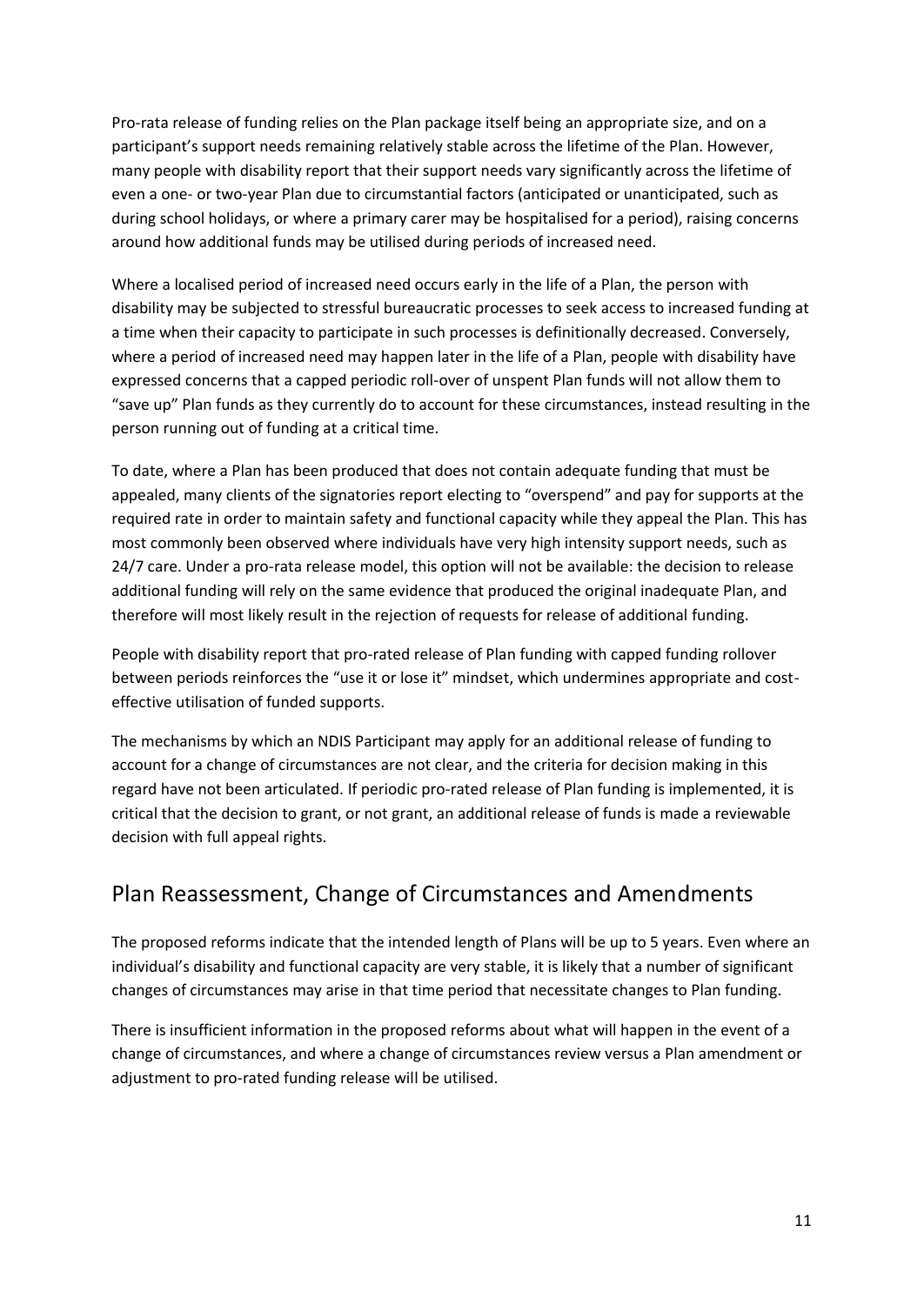#### <span id="page-12-0"></span>Check-Ins

While the signatories support the use of regular check-ins to support Plan implementation for clients, significant concerns exist regarding the form and implementation of this measure. As previously discussed, many people with disability report that current check-in and safeguarding mechanisms are at best ineffective, often non-existent, and at times are even reported to be harmful where a check-in has resulted in the NDIA taking an inaccurate view of an individual's circumstances.

Where LAC partners have, in recent history, been responsible for check-in mechanisms, people with disability report feeling that the LACs have too many other responsibilities and are too overstretched to appropriately and effectively undertake check-ins. People with disability have reported check-ins to date occurring through unexpected cold calls, brief 5-minute conversations where the person with disability was not supported to engage or communicate, with a new LAC who was unknown to the person and had no understanding of their history or circumstances, or where the purpose of the check-in contact itself was not communicated to the person with disability. Many people with disability report these check-ins doing more harm than good through increased stress or confusion.

Further clarification is required on the intended form and purpose of check-ins under the proposed reforms. If these are intended to function as a safeguard, it is especially critical that the design and implementation of check-in processes are codesigned with participants, and that they are flexible to account for the widely varying communication needs and preferences of people with disability.

Many people with disability report that increased utilisation of high-quality funded Support Coordination, and reduced reliance on LACs, would increase the ability of individuals to utilise flexibility in their Plan budgets to respond to changing needs and circumstances over the life of the Plan, while also providing a safeguarding factor where needed.

## <span id="page-12-1"></span>Reviews and Appeals

As discussed previously, the use of Independent Assessments to generate holistic Plan budgets prior to discussion of the participant's goals and aspirations, extended Plan lifespans of up to 5 years, prorated release of funding in periodic blocks, and the use of non-reviewable amendments rather than fully reviewable Plan funding decisions all present challenges to the right of people with disability to review and appeal decisions made by the NDIA.

See the signatories' other submission on Access and Independent Assessments for a more in-depth discussion of the effect of Independent Assessments on appeal rights.

The signatories express deep concerns that the proposed reforms will lead to a significant increase in the rate of requests for internal and external review of NDIA decisions, which risks collapse in many of the already-overextended services and supports which assist participants in appeals, such as advocacy organisations, community health services, schools, service providers and informal supports.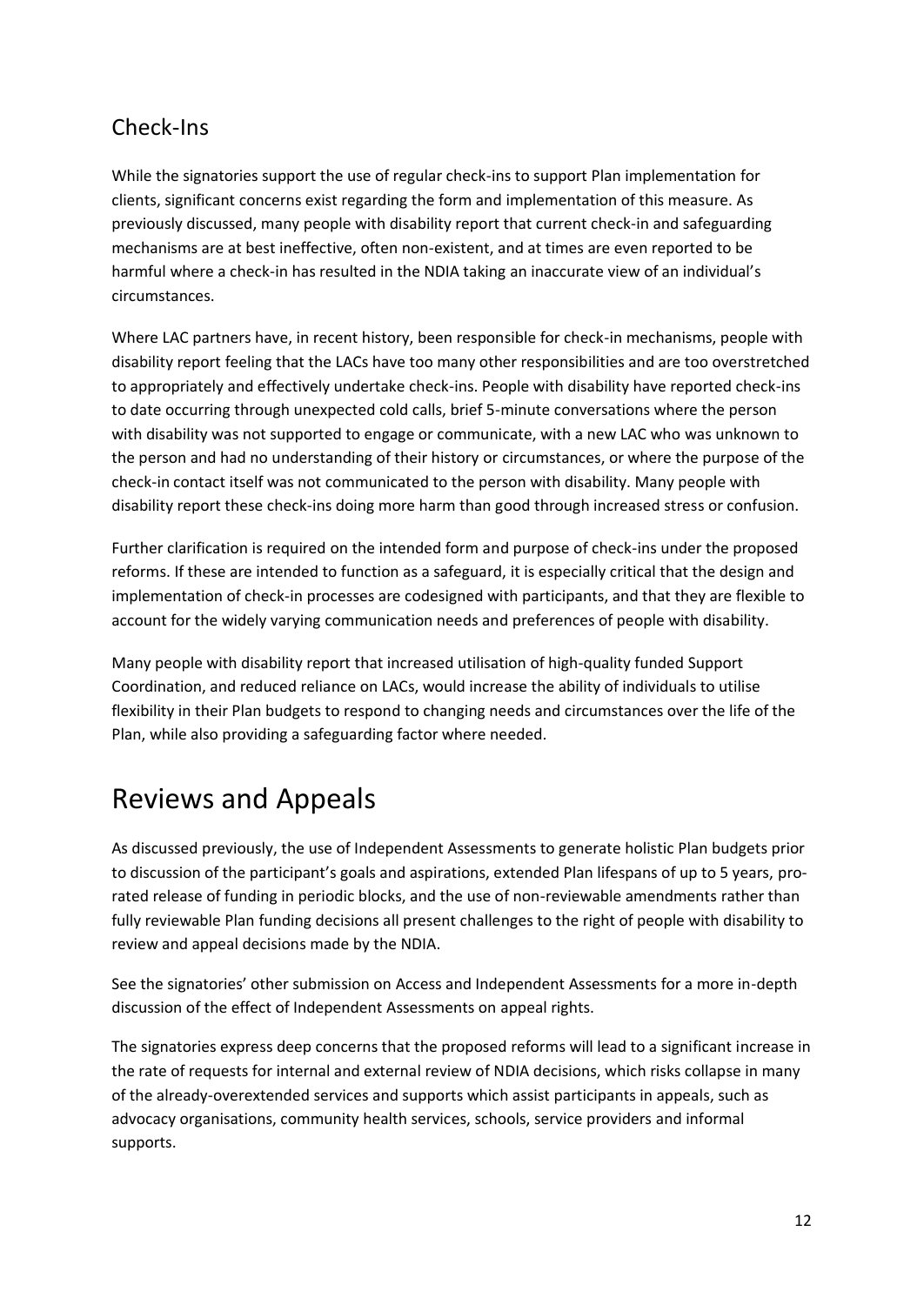We urge the federal government and the NDIS to implement reforms in line with the Tune Review's recommendations in their full context rather than in the currently proposed form, and ensure there are appropriate services available to support prospective participants to have full and equitable access to exercise their rights to appeal decisions made by the NDIA.